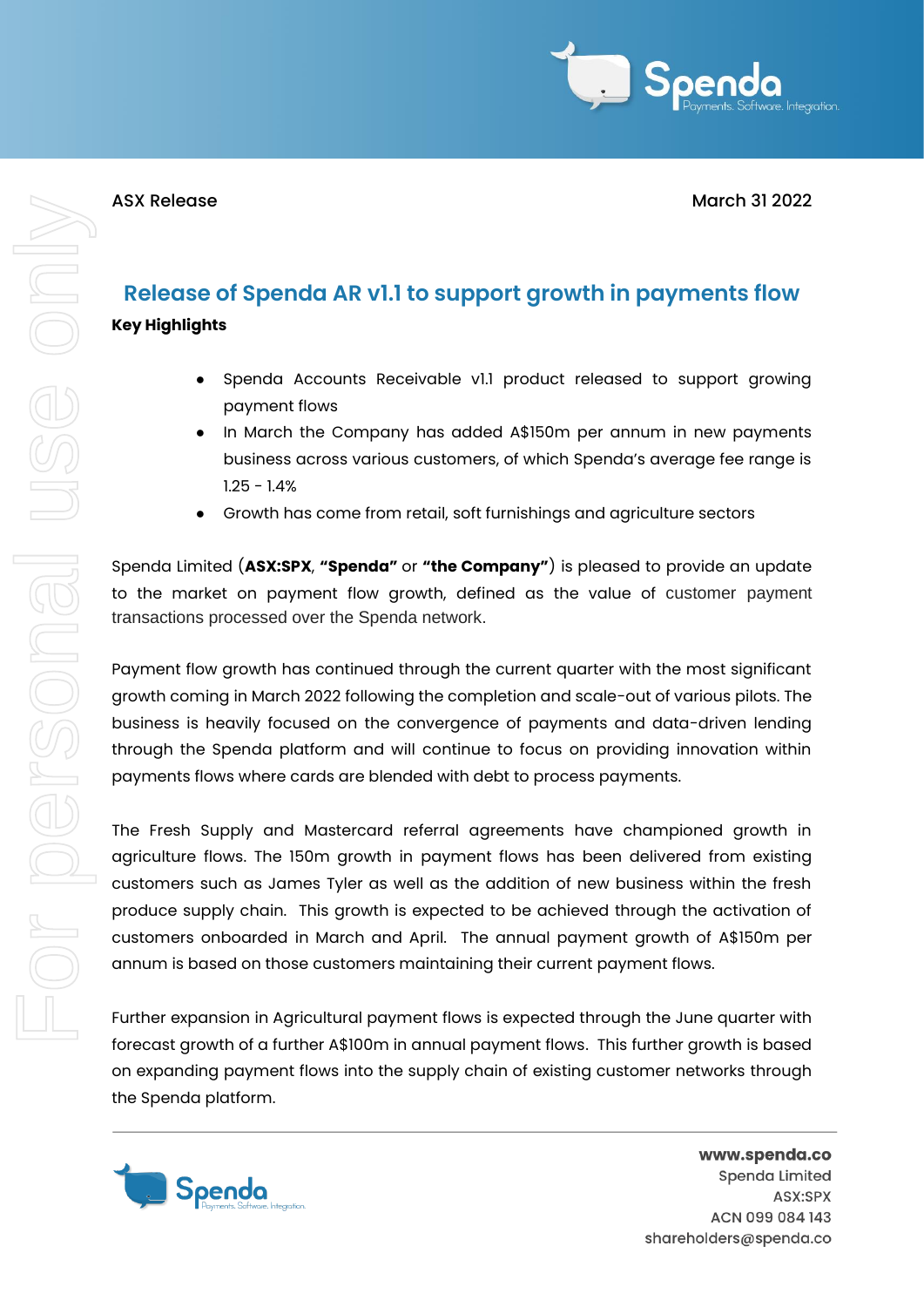

The business continues to be focused on delivering solutions that drive cashflow between buyers and sellers.

The release of Spenda AR version 1.1 delivers critical updates that improve performance, scalability and product flexibility. Specifically, this release incorporates the following updates:

- User experience enhancements to improve:
	- The visualisation of the accounts receivable sales ledger and customer's debt;
	- Management of debt collection jobs;
	- Sending of automated collections communications;
	- Making notes about collections and payment expectations;
	- Entering into payment arrangements with a customer;
	- Taking customer payments via bank transfer, card or through a BNPL facility;
	- Managing Credit Claims; and
	- Dynamically triggering finance drawdowns.
- Backend enhancements that improve:
	- Security on the transaction pipe;
	- Performance enhancements that improve transaction throughput per second;
	- End-to-end reporting for merchant funding payments; and
	- Merchant boarding.

Commenting on the release Managing Director Adrian Floate said, "we are working to create a 'new normal' in lending and payment services. This release takes us several steps closer to giving improved control of the buy / sell process to our customers enabling better on-demand lending and business-to-business data collaboration."

David Inderias, CEO at Fresh Supply Co commented, "We are seeing the strong partnership between the companies materialising. COVID, inflation, supply chain stressors, and now global conflict are creating increased capital requirements for businesses to go on